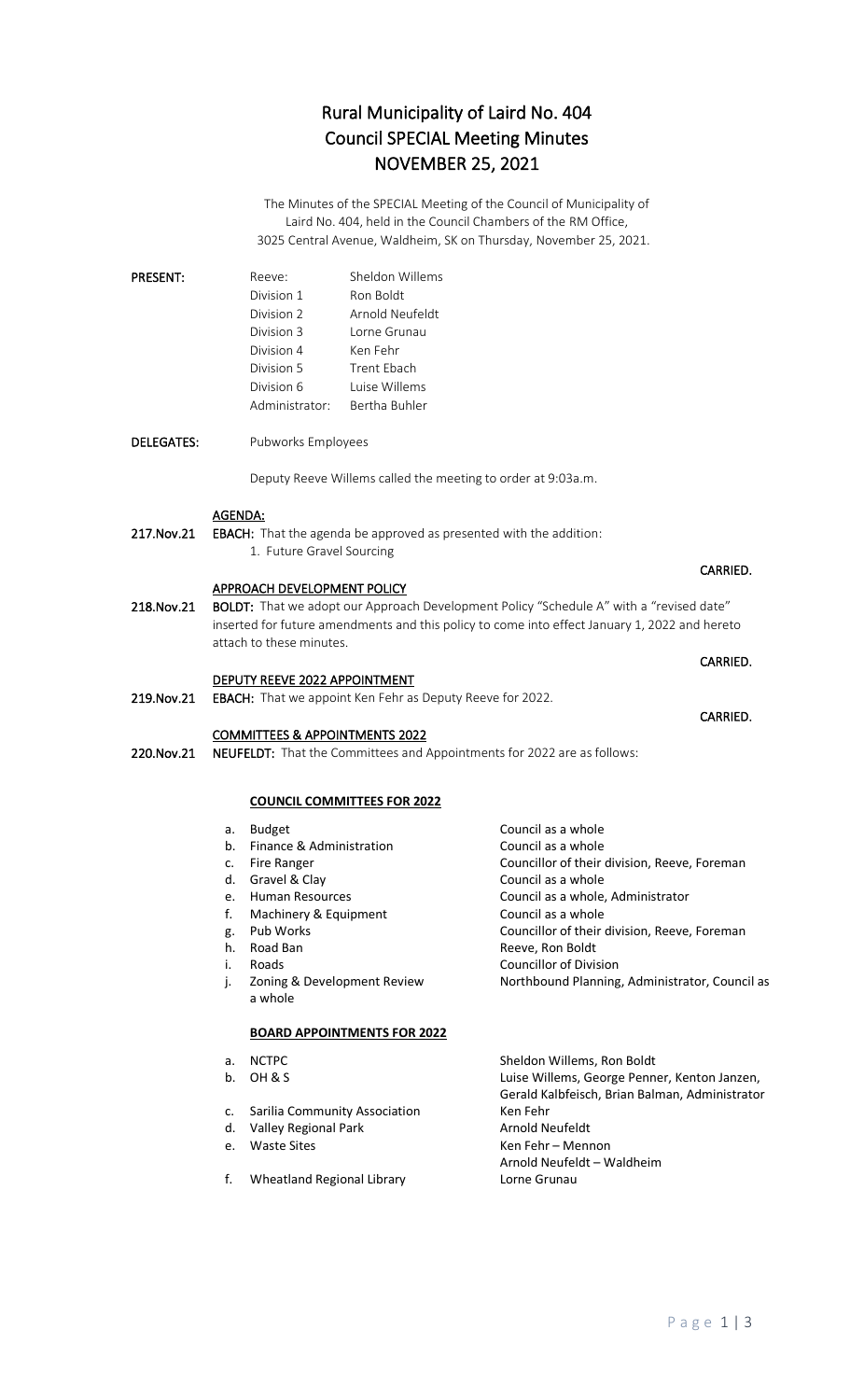## Rural Municipality of Laird No. 404 Council SPECIAL Meeting Minutes NOVEMBER 25, 2021

#### **APPOINTMENTS FOR 2022**

| a. | Administrator                          | Bertha Buhler                               |
|----|----------------------------------------|---------------------------------------------|
| b. | Auditor                                | <b>Grant Thornton Accountants</b>           |
| C. | <b>Beaver Control</b>                  | Mark Buller, Nathan Martin, Jesse Nokinsky  |
| d. | Board of Appeals                       | Norsask Consulting                          |
| e. | <b>Board of Revision</b>               | Norsask Consulting                          |
| f. | <b>Building Inspector</b>              | <b>Wagner Inspections</b>                   |
| g. | Development Board of Appeals           | Northbound Planning                         |
| h. | Development Officer/Planning           | Northbound Planning/Bertha Buhler           |
| i. | <b>Emergency Measures Co-ordinator</b> | Reeve                                       |
| j. | Fire Agreements/ First Responders      | Reeve, Luise Willems – Waldheim             |
|    |                                        | Ken Fehr, Trent Ebach – Hepburn             |
|    |                                        | Torne Grunau - Laird                        |
| k. | Parks & Recreation                     | Arnold Neufeldt – Waldheim                  |
|    |                                        | Lorne Grunau - Laird                        |
|    |                                        | Sheldon Willems – Hepburn                   |
| I. | Pest Control Officer                   | Art Thiessen/New assigned Officer (Buddy up |
|    | for 2022)                              |                                             |
| m. | Plant Health Inspector (division 5)    | Chelsea Baraniecki                          |
| n. | Pound Keepers                          | Brian Braun - SE 16-43-05 W3                |
|    |                                        | Jarvis Blushke - SE 23-40-07 W3             |
| ο. | <b>Stray Animals</b>                   | Administrator, Reeve as alternate           |
| p. | Weed Inspector                         | Marcel Baynton                              |
|    |                                        |                                             |

CARRIED.

#### CUSTOM RATES 2022

221. Nov.21 EBACH: That we increase our custom rates for 2022 as follows:

| Skid Steer | \$140.00 per hour (from 125.00)                                         |
|------------|-------------------------------------------------------------------------|
|            | \$220.00 per hour (from 200.00)                                         |
| Grader     | \$225.00 per hour (from 205.00)                                         |
|            | \$180.00 per hour (min. 1/2 hour charge)                                |
|            | (from 165.00)                                                           |
|            | \$180.00 per hour(from 165.00).                                         |
| d.         | b. Skid Steer w/ground shark<br>Tractor & Mower<br>Gravel Truck/trailer |

#### CARRIED.

 Delegates Kenton Janzen, Gerald Kalbfleisch, Kevin Teichroeb, Brent Penner and Lyle Moring arrived at 9:38a.m.-10:14a.m. Delegate George Penner arrived at 10:20a.m.-11:45a.m.

#### SARM PSIP INSURANCE 2022

222.Nov.21 FEHR: That we renew the SARM Property Self-Insurance Plan for 2022 as listed on Property Insurance Schedule-12:01 AM January 1, 2022 to 12:01 AM January 1, 2023 Policy Term.

#### SARM LSIP INSURANCE 2022

223.Nov.21 BOLDT: That we renew the SARM Liability Self-Insurance Plan for 2022 as listed on Liability Self-Insurance Policy Period January 1, 2022 to 12:01 AM January 1, 2023 (Regina Time). **CARRIED. CARRIED.** 

**CARRIED.** The contract of the contract of the contract of the contract of the contract of the contract of the contract of the contract of the contract of the contract of the contract of the contract of the contract of the

SARM EXCESS LIABILITY INSURANCE 2022<br>224. Nov.21 FEHR: That we renew the SARM Excess Lia FEHR: That we renew the SARM Excess Liability Insurance for 2022 at the Premium for \$3 million (population of RM as per 2016 Census, up to 1499 population). **CARRIED.** The contract of the contract of the contract of the contract of the contract of the contract of the contract of the contract of the contract of the contract of the contract of the contract of the contract of the

### SARM FIDELITY BOND 2022

225.Nov.21 GRUNAU: That we review the SARM Fidelity Bond Insurance for 2022 at the Fidelity Coverage of \$50,000.00 and Money & Securities Coverage at \$25,000.00.

CARRIED.